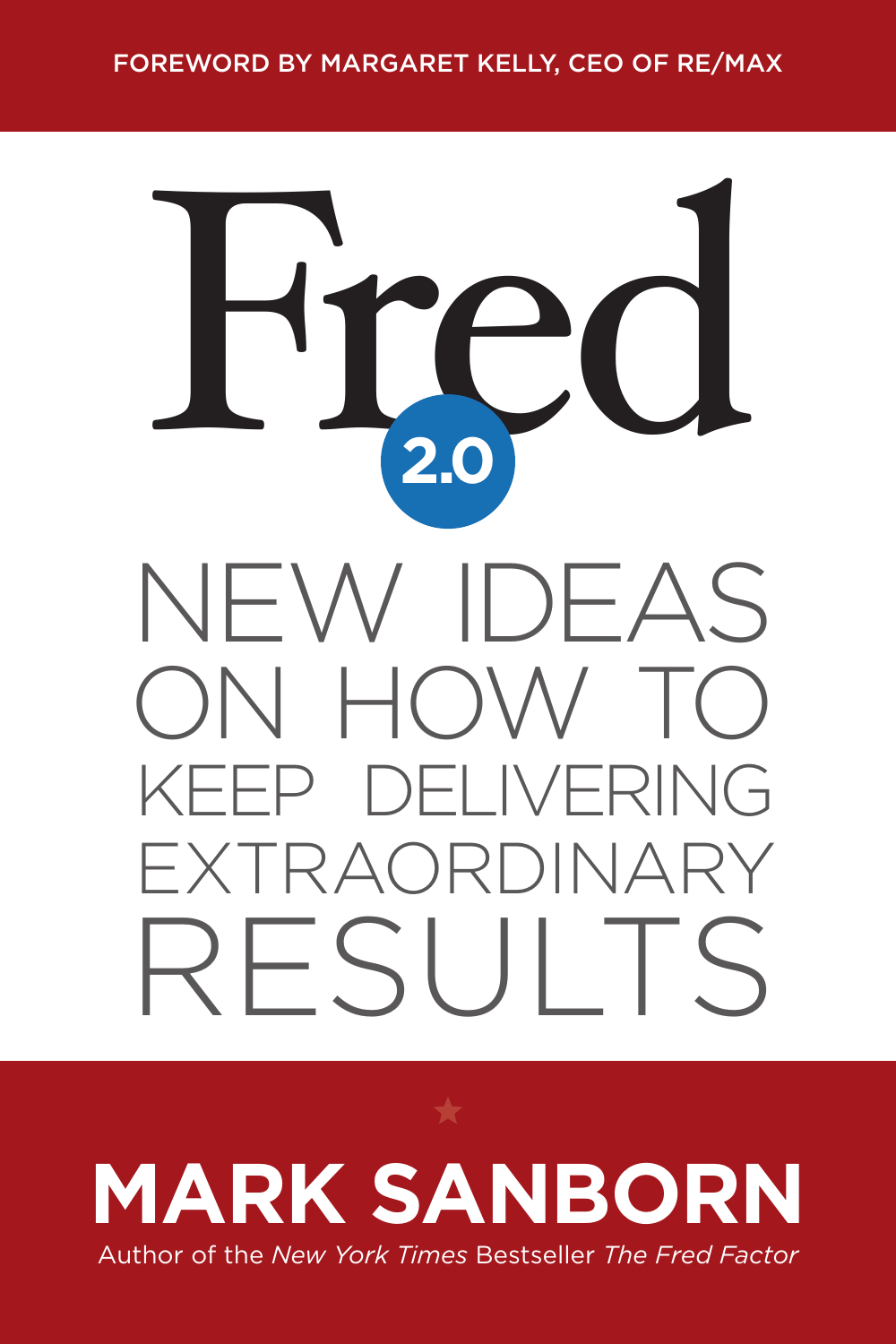"Mark Sanborn has done it again. Regardless of what department you work in or what your job description says, *Fred 2.0* demonstrates you can provide greater service, build better relationships, and create more value. It is not just a recipe for finding more satisfaction at work; it's a blueprint for fixing our global economy."

#### **Michael Hyatt**

*New York Times* bestselling author and former CEO of Thomas Nelson Publishers

"At Zappos we have been using *The Fred Factor* for several years to inspire our employees to take ownership of customer service and to use their own experiences to live and deliver *wow*."

#### **Tony Hsieh** CEO of Zappos.com Inc. and *New York Times* bestselling author of *Delivering Happiness*

"I promise that if you take Mark Sanborn's advice to heart and begin a more 'Fred-like' existence, you will never view yourself the same way again."

#### **John C. Maxwell**

Popular speaker and bestselling author of *The 21 Irrefutable Laws of Leadership*

"In *Fred 2.0* Mark Sanborn shares extraordinary examples of people who are committed to service. This book encourages us as individuals and companies to live with intent, passion, and integrity as our guiding principles. *Fred 2.0* is a book everyone in a service business will want to read and share!"

#### **Jennifer M. Griffith**

President of Commerce National Bank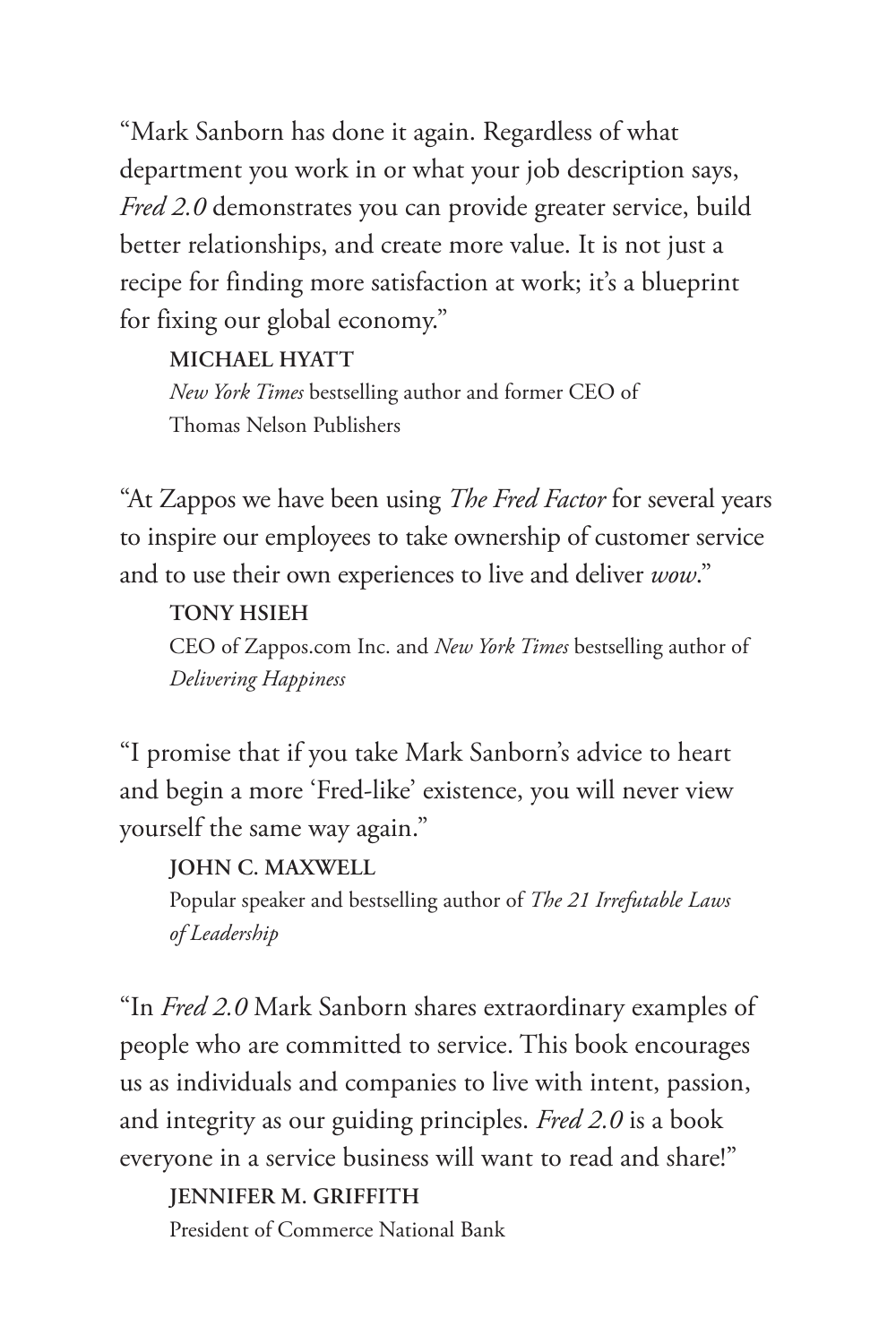"When Mark Sanborn first introduced us to Fred, he challenged us to do our jobs better. Now with *Fred 2.0*, he inspires us to take our service to the next level."

#### **Harvey Mackay**

*New York Times* #1 bestselling author of *Swim with the Sharks without Being Eaten Alive*

"This must-read book continues to 'deliver' heartwarming stories and suggestions on how to lead an extraordinary life. *Fred 2.0* shares a slew of Fred stories that undoubtedly inspire and perhaps even elicit a tear. *The Fred Factor* has had a measurable impact on our university employees, and *Fred 2.0* is destined to create an even bigger ripple effect. Fred embodies the culture and work environment we strive for at UCF."

#### **Beth Scheitzach**

Manager of organizational development and training at the University of Central Florida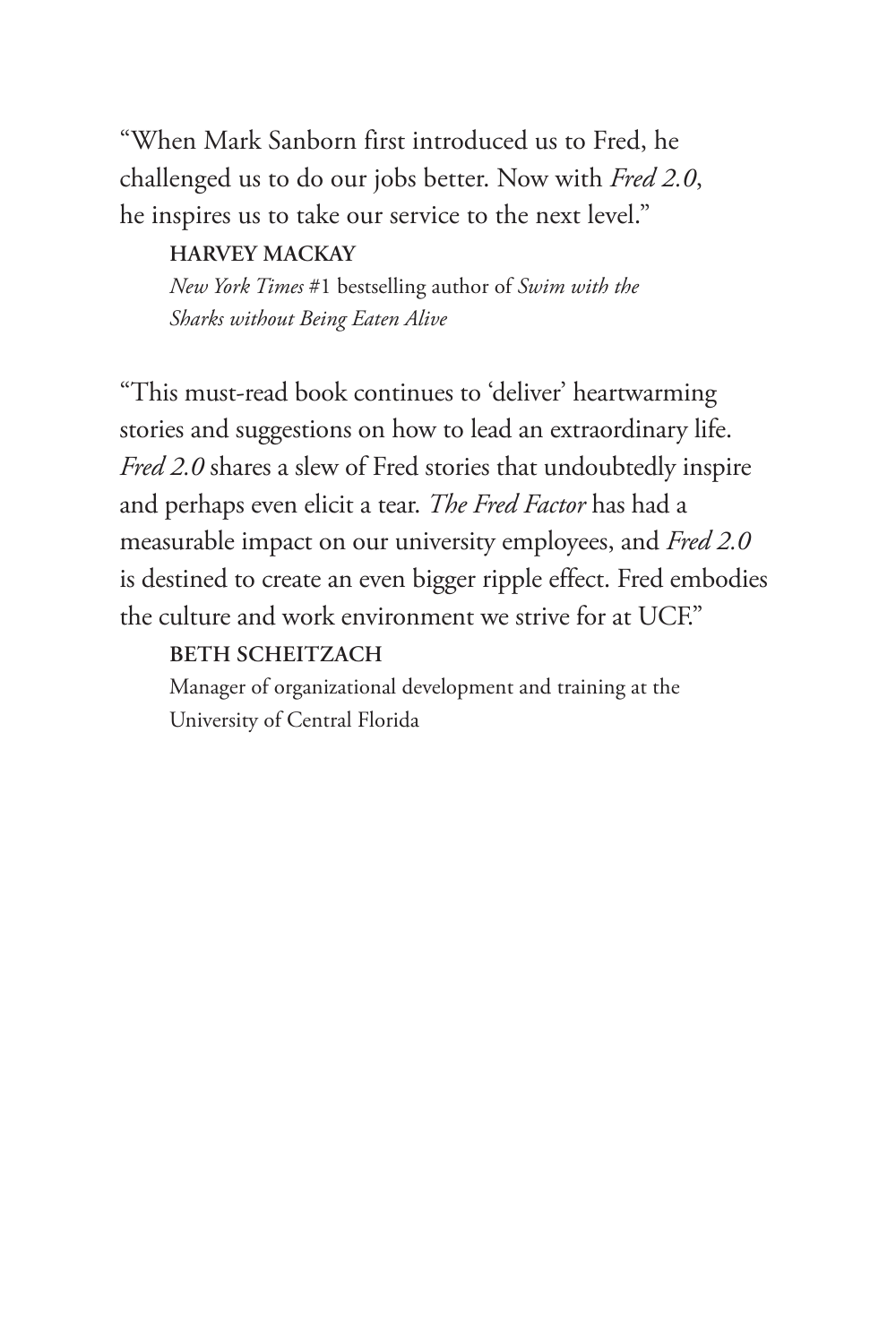## Fred 2.0  $\bigstar$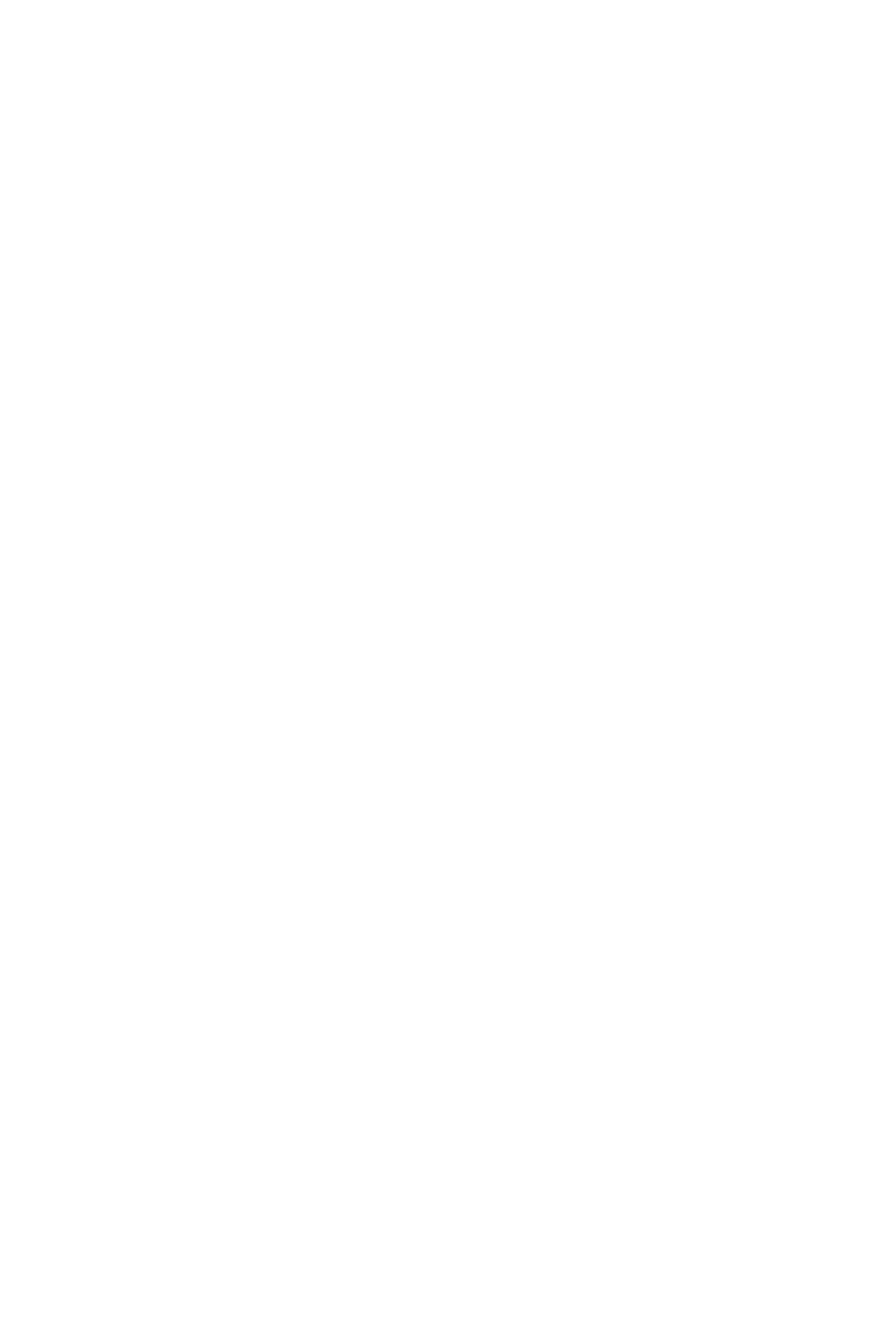

*Tyndale House Publishers, Inc. Carol Stream, Illinois*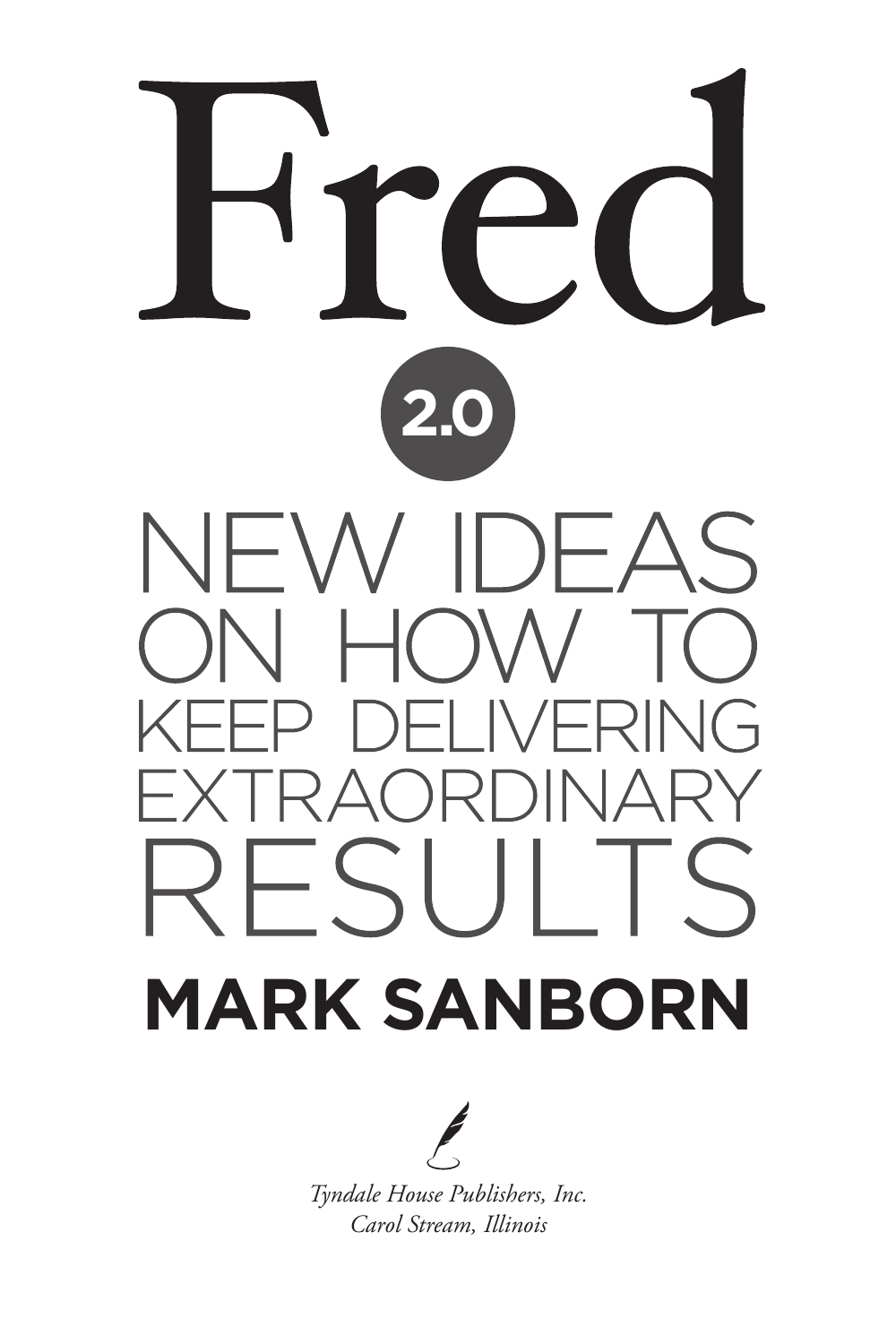Visit Tyndale online at www.tyndale.com.

Visit Mark Sanborn's website at www.marksanborn.com.

*TYNDALE* and Tyndale's quill logo are registered trademarks of Tyndale House Publishers, Inc.

*Fred 2.0: New Ideas on How to Keep Delivering Extraordinary Results*

Copyright © 2013 by Mark Sanborn. All rights reserved.

Author photograph copyright © April 2008 by Ray NG Photography. All rights reserved.

Designed by Mark Anthony Lane II

Edited by Stephanie Rische

Published in association with Yates & Yates (www.yates2.com).

Unless otherwise indicated, all Scripture quotations are taken from the *Holy Bible*, King James Version.

Scripture quotations marked NIV are taken from the Holy Bible, *New International Version*,® *NIV*.® Copyright © 1973, 1978, 1984, 2011 by Biblica, Inc.<sup>™</sup> Used by permission of Zondervan. All rights reserved worldwide. www.zondervan.com.

#### **Library of Congress Cataloging-in-Publication Data**

Sanborn, Mark. Fred 2.0 : new ideas on how to keep delivering extraordinary results / Mark Sanborn. p. cm. ISBN 978-1-4143-6220-5 1. Success—Religious aspects—Christianity. I. Title. BV4598.3.S26 2013 158—dc23 2012040337

Printed in the United States of America

19 18 17 16 15 14 13 7 6 5 4 3 2 1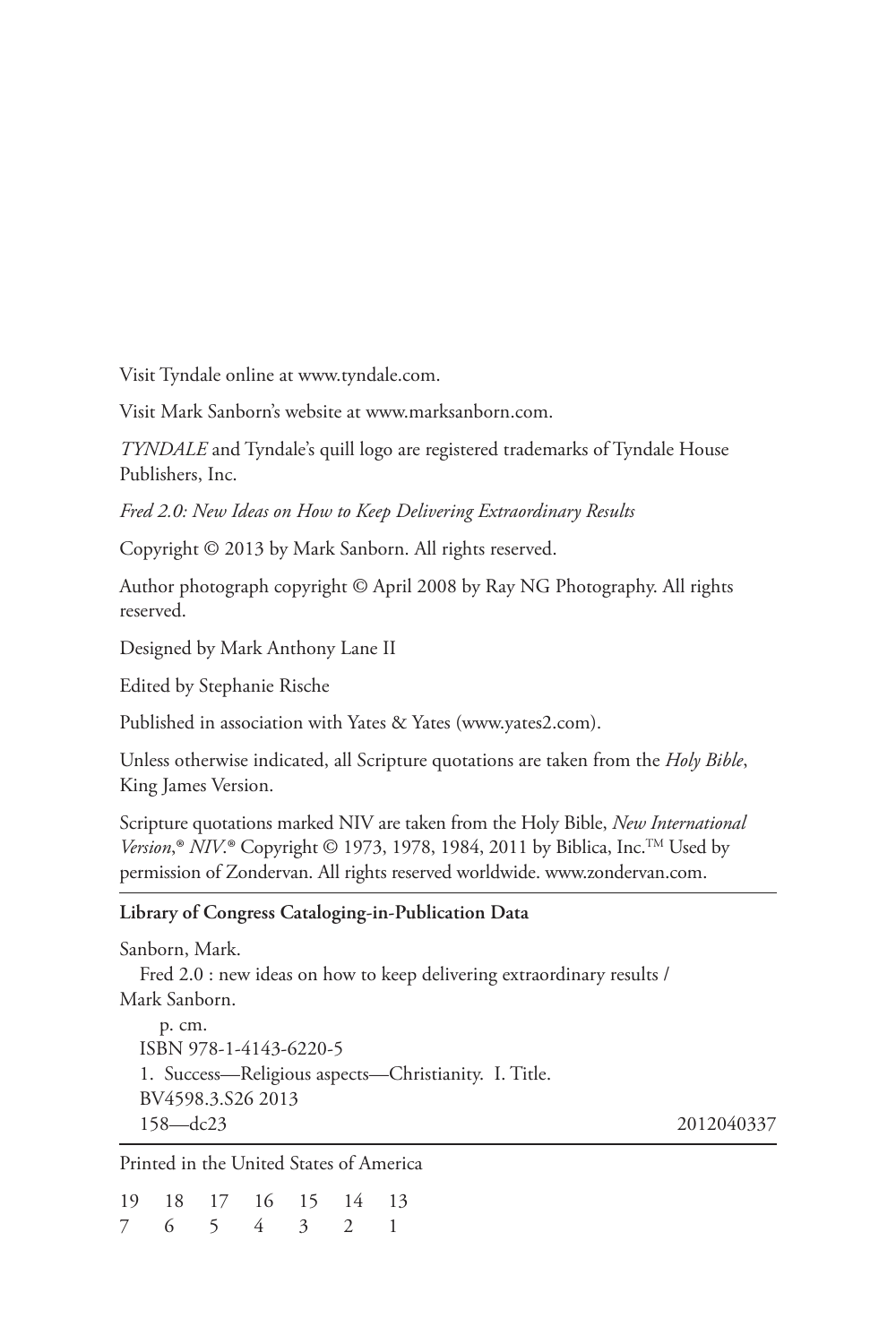### Contents

 [Foreword](#page-9-0) *xi*  [Introduction: Why Fred 2.0?](#page-11-0) *xiii*

| CHAPTER I Normal Is Overrated I            |
|--------------------------------------------|
| CHAPTER 2 What Ever Happened to Fred? II   |
| CHAPTER 3 It's Always about Service 21     |
| CHAPTER 4 Start with Commitment $3I$       |
| CHAPTER 5 Work with Passion $43$           |
| CHAPTER 6 Cultivate Your Creativity 51     |
| CHAPTER 7 Develop Your Difference 63       |
| CHAPTER 8 Build Better Relationships 73    |
| CHAPTER 9 Elevate the Experience $87$      |
| CHAPTER 10 Renew Your Resolve 101          |
| CHAPTER II What If You're a Head Fred? II3 |
| CHAPTER 12 Build a Team Fred 125           |
| CHAPTER 13 Raise a Fred Jr. 137            |
| CHAPTER 14 Create a Community of Freds 149 |
| CHAPTER 15 Best Always 163                 |

 Afterword *175* Acknowledgments *179* About the Author *181*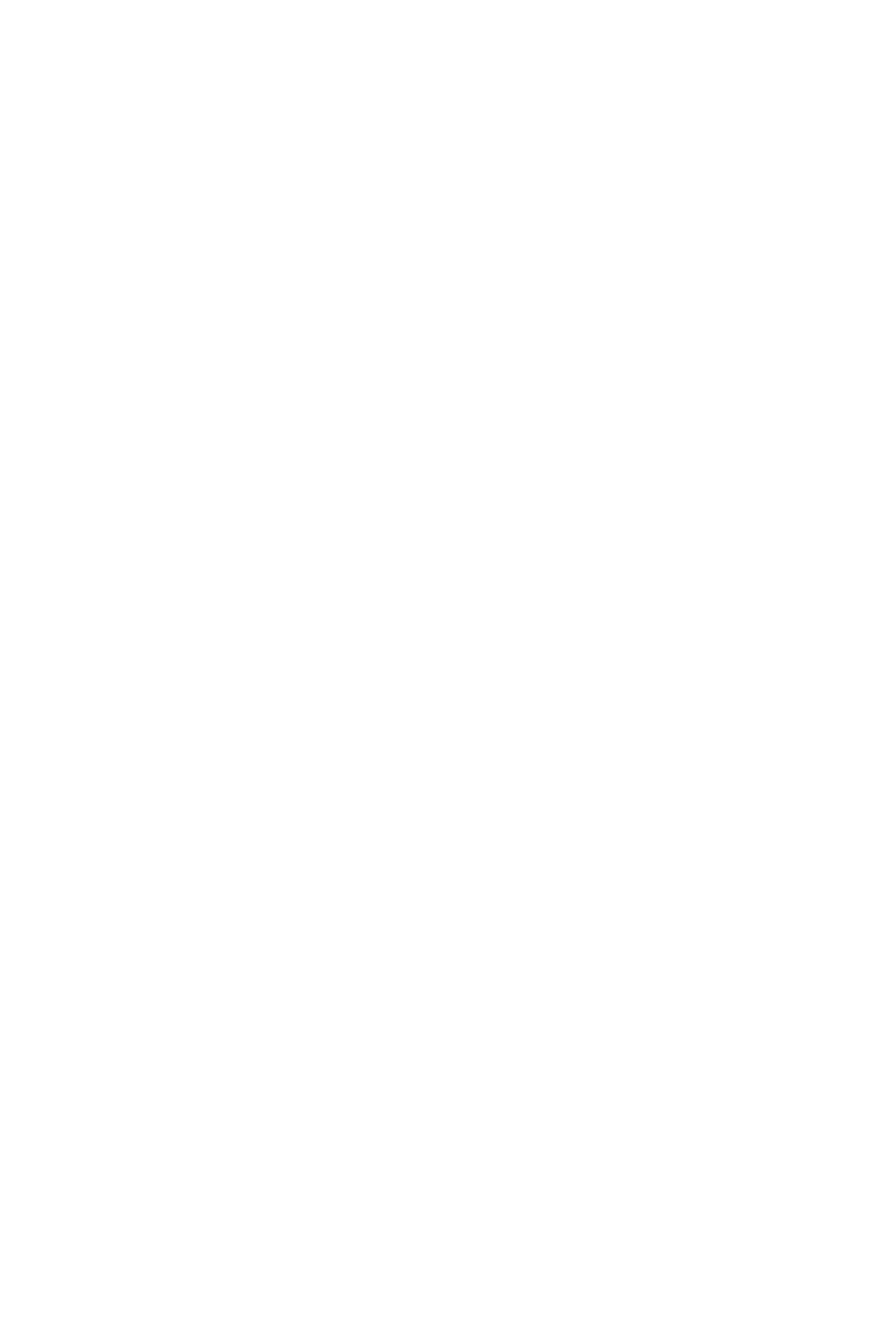## <span id="page-9-0"></span>Foreword

I first learned about the real-life mailman Fred Shea several years ago when Mark Sanborn spoke at a conference I was attending. The principles Mark taught that day—that everybody can make a difference, that relationships are vital, that it's possible to add value in every area, that you can keep reinventing yourself—have the power to change lives and corporate cultures.

These principles resonated with me because they're woven into my organization, the worldwide RE/MAX network of nearly ninety thousand real estate agents. We simply wouldn't be where we are today without many of the core values Mark communicates so well. I remember returning to the office and sharing his "Fred principles" with my leadership team. They were impressed.

A big takeaway from Mark's work is that it's not enough to know how to be a Fred; you have to take action on that understanding. Put what you know to work for you, and you have all you need to create customers for life.

*Fred 2.0* is a fascinating step forward for the concept. Read it and you'll understand how to keep the energy of Fred alive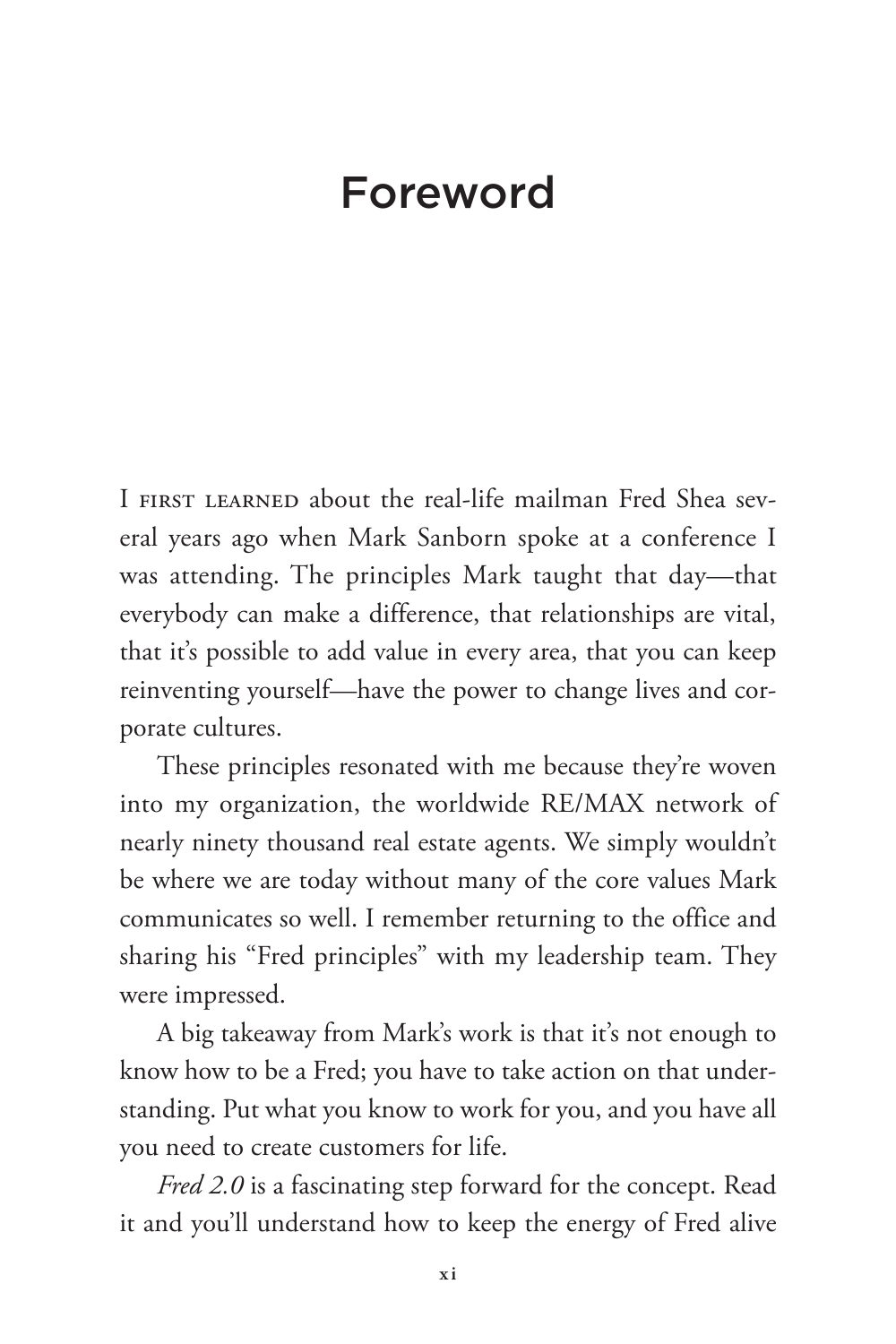#### **xii || Fred 2.0**

and well in your organization, year after year. The book serves as an advanced course in how to go beyond the ordinary to create extraordinary experiences for your clients, no matter what type of business you're in. It also teaches you to dig deeper within to change your attitude and outlook so you can share the Fred message with others.

*Fred 2.0* explains how maintaining a creative focus on service can drive the results you're seeking. I think the lessons in this book will truly benefit readers, whether they work on their own or lead massive organizations. It's all here—it's just a matter of absorbing the message and putting it into practice every day.

Mark's Fred principles are insightful, practical, and motivational—and they can do amazing things for your career and your life. In the end, Mark is absolutely correct in saying that business relies on relationships. So when you focus on creating winning results for people—whether they're clients, colleagues, friends, or even strangers—you open yourself up to a world of possibilities and a life of success.

#### *Margaret Kelly, CEO of RE/MAX*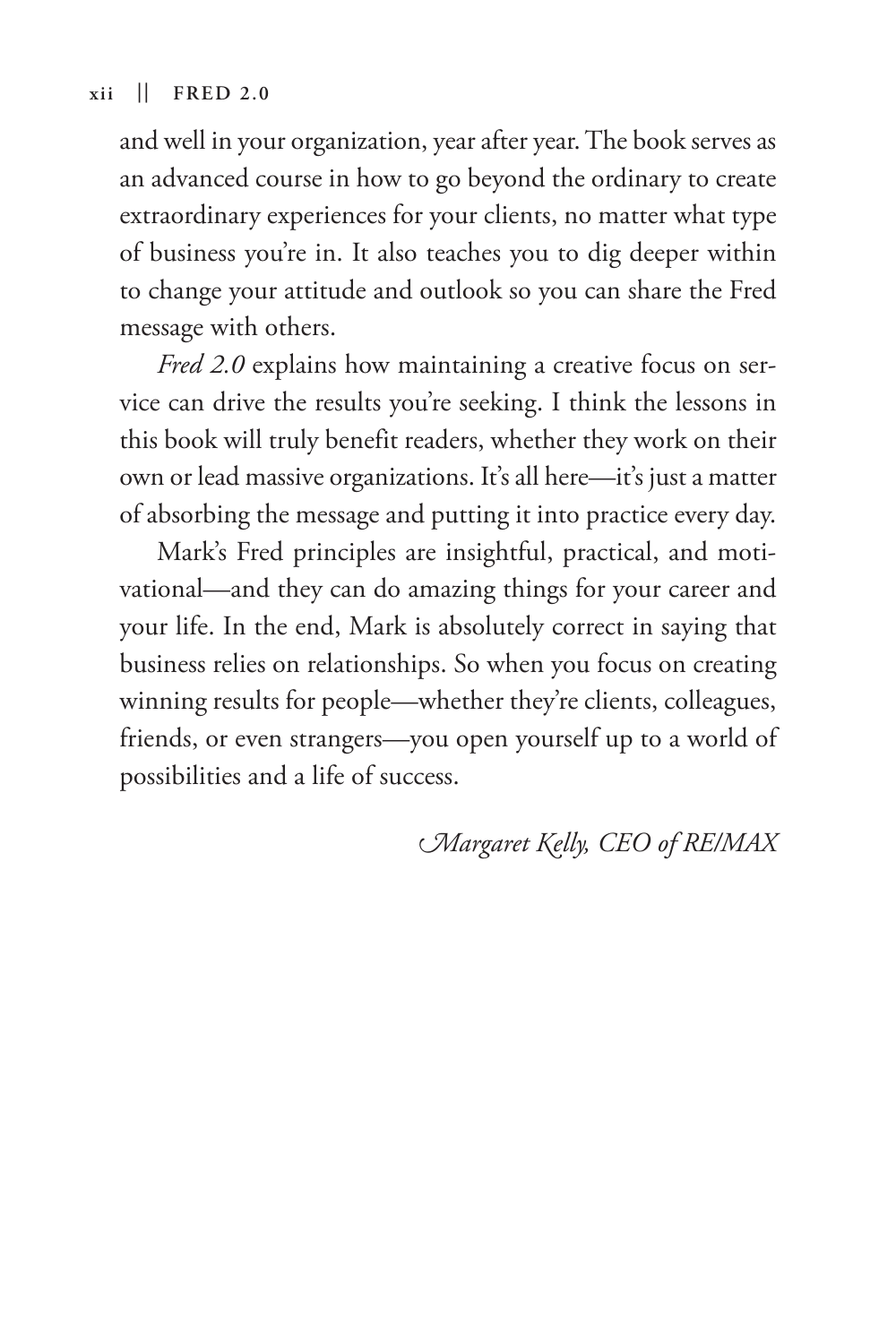## <span id="page-11-0"></span>Introduction

Why Fred 2.0?

I'm IN ONE of America's busiest airports, milling around with dozens of other travelers. Due to some extreme weather conditions, all of us are anxiously awaiting an update on our plane's departure—or lack thereof.

This is not an unusual place for me to be, since I travel for a living—or at least it feels that way sometimes. I used to work in sales and marketing, and now I'm in the idea business speaking, writing, and advising leaders. So in the past thirty years I have gained a certain intimacy with the hospitality industry in general and with airlines, airports, and hotels in particular.

Today I notice that, despite the anxiety of passengers, the airline personnel show little concern—with one notable exception. The lone gate agent.

While the other airline employees who have come and gone for the past two hours of the weather delay seem nonplussed by the passengers' angst, the gate agent has shown genuine concern and empathy. She has been hustling to get as much information as possible from her various sources.

She is also the object of misplaced aggression. She isn't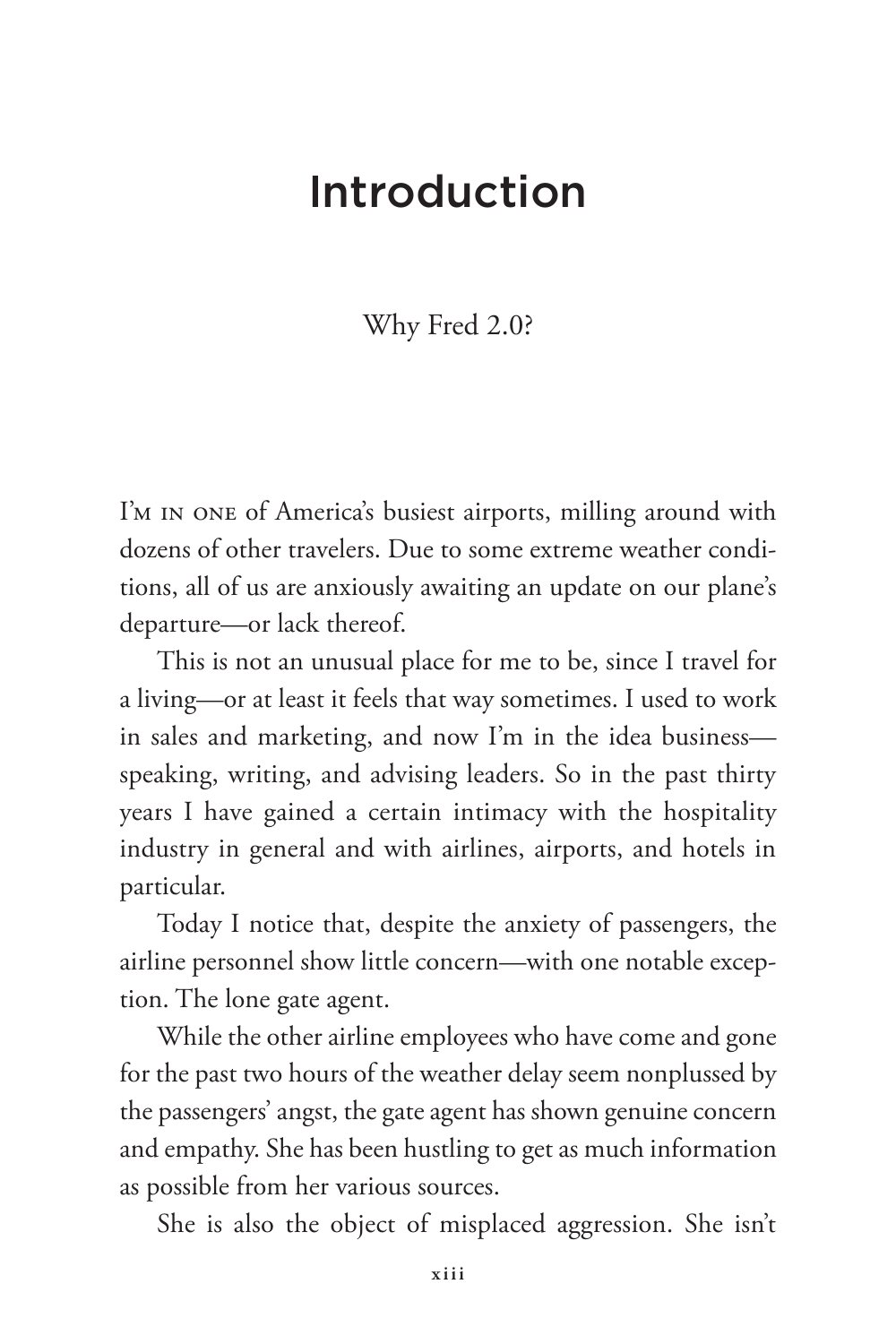#### **xiv || Fred 2.0**

personally responsible for the weather, but you'd never know that from the carping of some of the passengers. We listen to her latest announcement.

"I apologize that I can't give you more information," she offers sincerely. "If there were anything more I could do, I would. Right now I'm waiting to hear from our pilots if and when the flight will be departing. I will provide an update every ten minutes, even if the best I can offer is 'I still don't know.'"

#### **The four basic Fred principles:**

- **1. Everybody makes a difference.**
- **2. It is all built on relationship.**
- **3. You can add value to everything you do.**
- **4. You can reinvent yourself continually.**

The man next to me is wearing a sport coat without a tie. He says, almost to himself, "I just wish there were more Freds like her at this airline"

#### *Freds?*

"Excuse me," I say, "but you just said something about the gate agent being a *Fred*. What did you mean by that?"

"Oh, it's a phrase we use at our company for someone who does a great job regardless of

their circumstances. We got the idea from a book we studied a few years ago. It's called *The Fred Factor*, and it's about an amazing postal carrier in Denver."1

"I'm familiar with the book." I smile. "I wrote it."

"No kidding? Hey, great to meet you!" He reaches out to shake my hand. "Your book raised our awareness about how each of us could deliver more value and be of greater service to

<sup>1</sup> If you would like to know the story of the real-life Fred the Postman, you can download a free copy of *The Fred Factor* at http://www.marksanborn.com/fredfactorstory.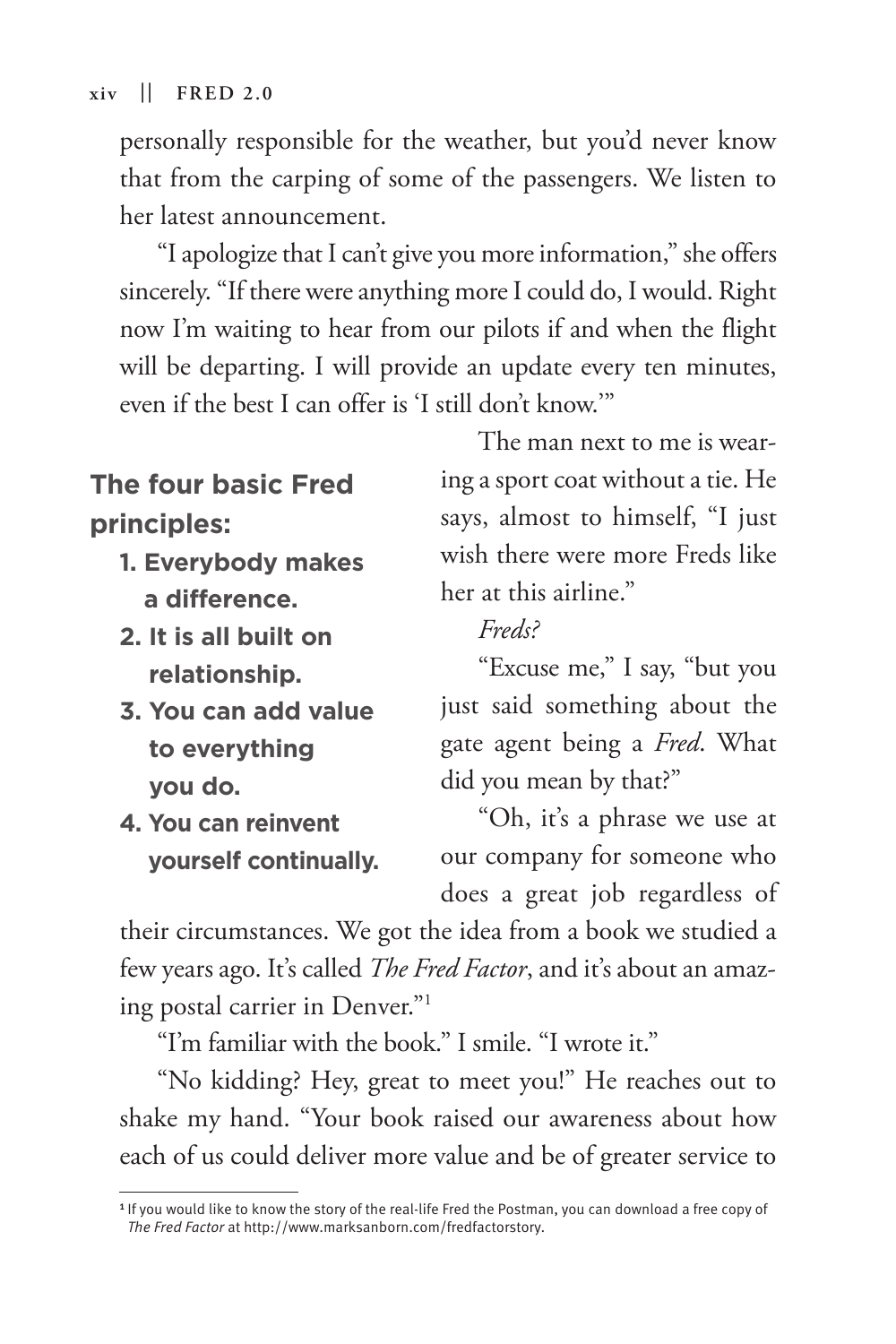each other and to our customers. We even give out a monthly Fred award."

After a pause, he continues, "But I'm just wondering, what ever happened to Fred? Do you have any plans to write a followup book?"

I've been asked that question (or a variation on it) dozens of times since *The Fred Factor* was released. I've received e-mails, phone calls, letters, and packages from individuals, organizations, and schools that have embraced the Fred philosophy. Every time I hear from someone who has been positively impacted by the message of Fred the Postman through my books and speeches, I'm gratified. But what is an author to do with those lingering follow-up questions?

The way I see it, if you get asked the same questions enough times, you should answer them.

*How's Fred doing now? What can I do to keep delivering extraordinary results? What are some new ways I can apply these principles in my work and life?*

Good questions. I will answer them in the pages ahead.

*Mark Sanborn*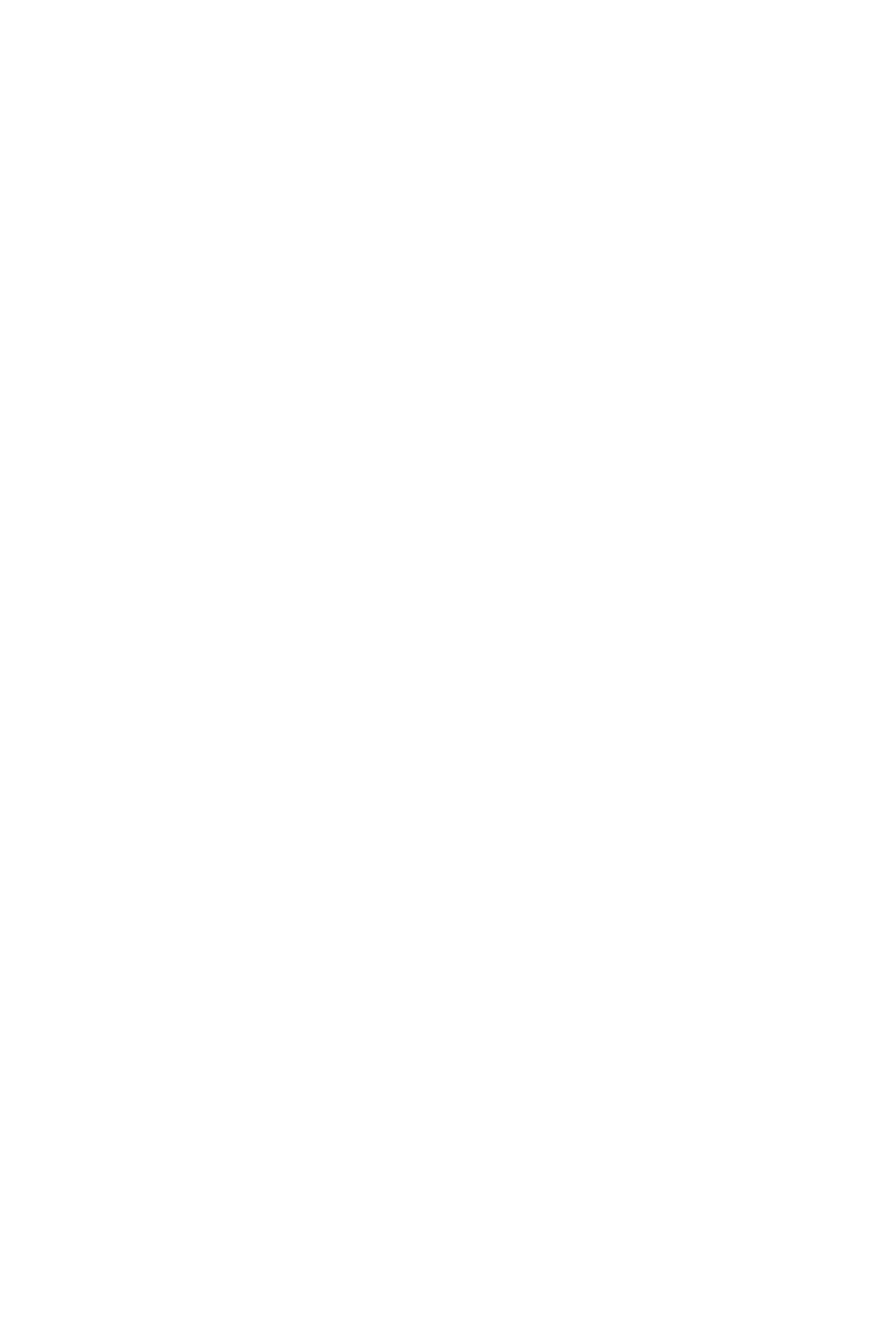#### CHAPTER I

## <span id="page-15-0"></span>Normal Is Overrated

*We all carry the seeds of greatness within us, but we need an image as a point of focus in order that they may sprout.* **EPICTETUS** 

THE FRED CONCEPT is based on the story of the real-life postal carrier Fred Shea, who delivered my mail for nearly a decade. When I first met Fred, I was so impressed by his performance that I started paying attention, taking notes about him and talking about him in my speeches and seminars, and ultimately writing a book about him. The account of his ability to take the ordinary job of putting mail in a box day after day and make it extraordinary made a connection with those who heard or read it.

It's hard to believe that a simple story about a mailman took off the way it did, but since *The Fred Factor* was released in 2004, it went on to become the number six bestselling business book of the year, according to *Businessweek* magazine. Since that time it has sold more than 1.6 million copies in the United States and around the world.

I share that because it is gratifying to know that someone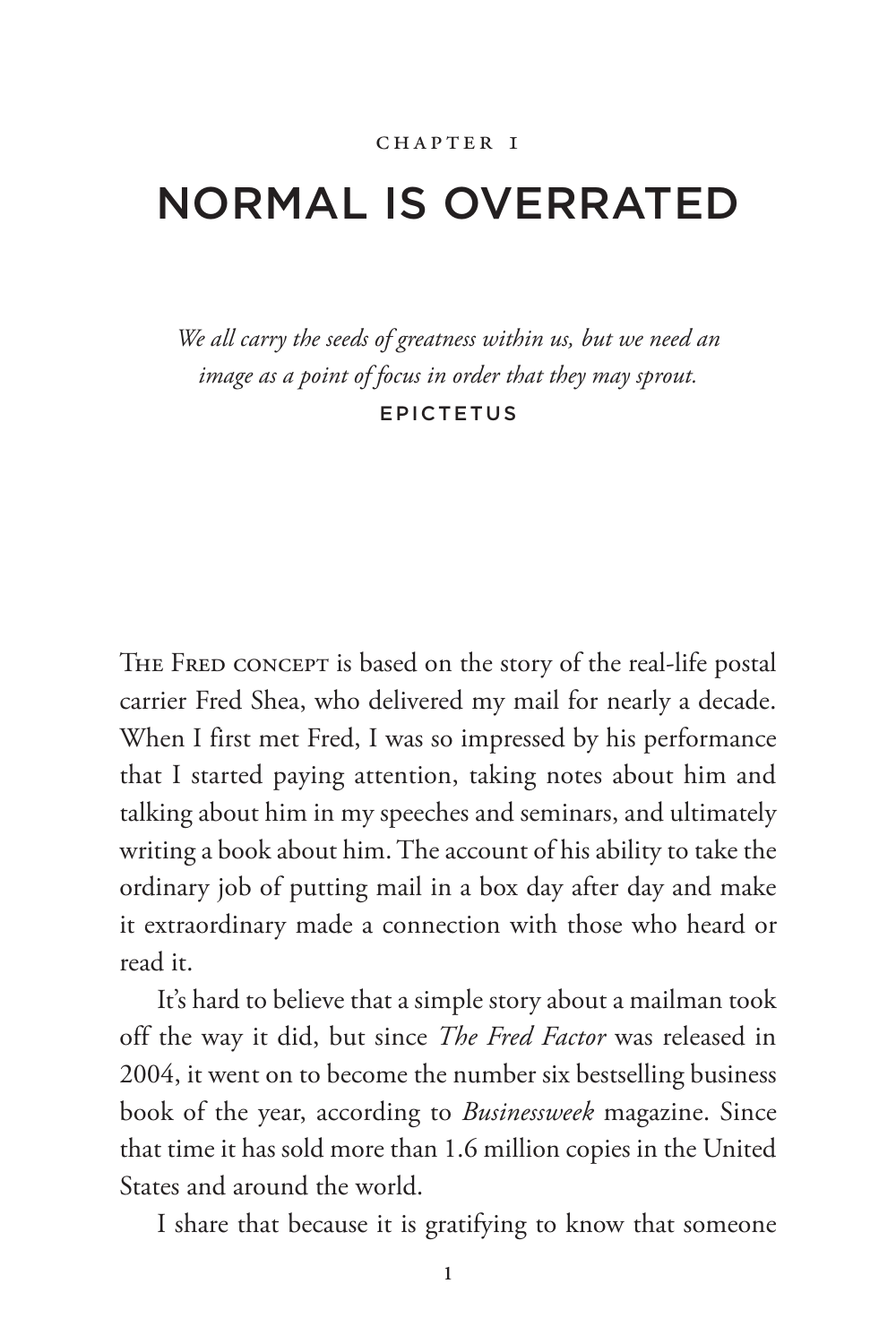#### **2 || Fred 2.0**

who does an ordinary job in an extraordinary way can have such a powerful impact on people around the world.

#### **Don't settle for normal. Choose to be extraordinary.**

Why did the book succeed? I think a main reason is because it wasn't about a big name like Bill Gates or Warren Buffett. When we read about such titans of business

success, we tend to think, *Well, yeah, they're geniuses. I'm just an ordinary person working at a normal job. They're among the richest people on the planet!*

What does Fred have to work with? He has a blue-gray uniform and a bag. That's pretty much it once he leaves the substation. And yet he makes artistry out of his work.

If Fred can be extraordinary in what could be a tedious job, then there is no reason why you and I can't reinvent our own work, whatever it may be.

#### **Mailman Mike's Story**

We all love a good story, and the best stories are true.

So let me tell you a story about another incredible mail carrier. He is beloved by the people on his route for his cheerfulness, his encouragement, and his love for both his work and his customers. He consistently goes beyond the call of duty and has become such an important part of his customers' lives that they tell others about the incredible work he does. His commitment to his job and his community has even gotten him media attention.

He's Mailman Mike, from West Covina, California.

I learned about Mike from Angela Carter, who contacted me after reading *The Fred Factor*.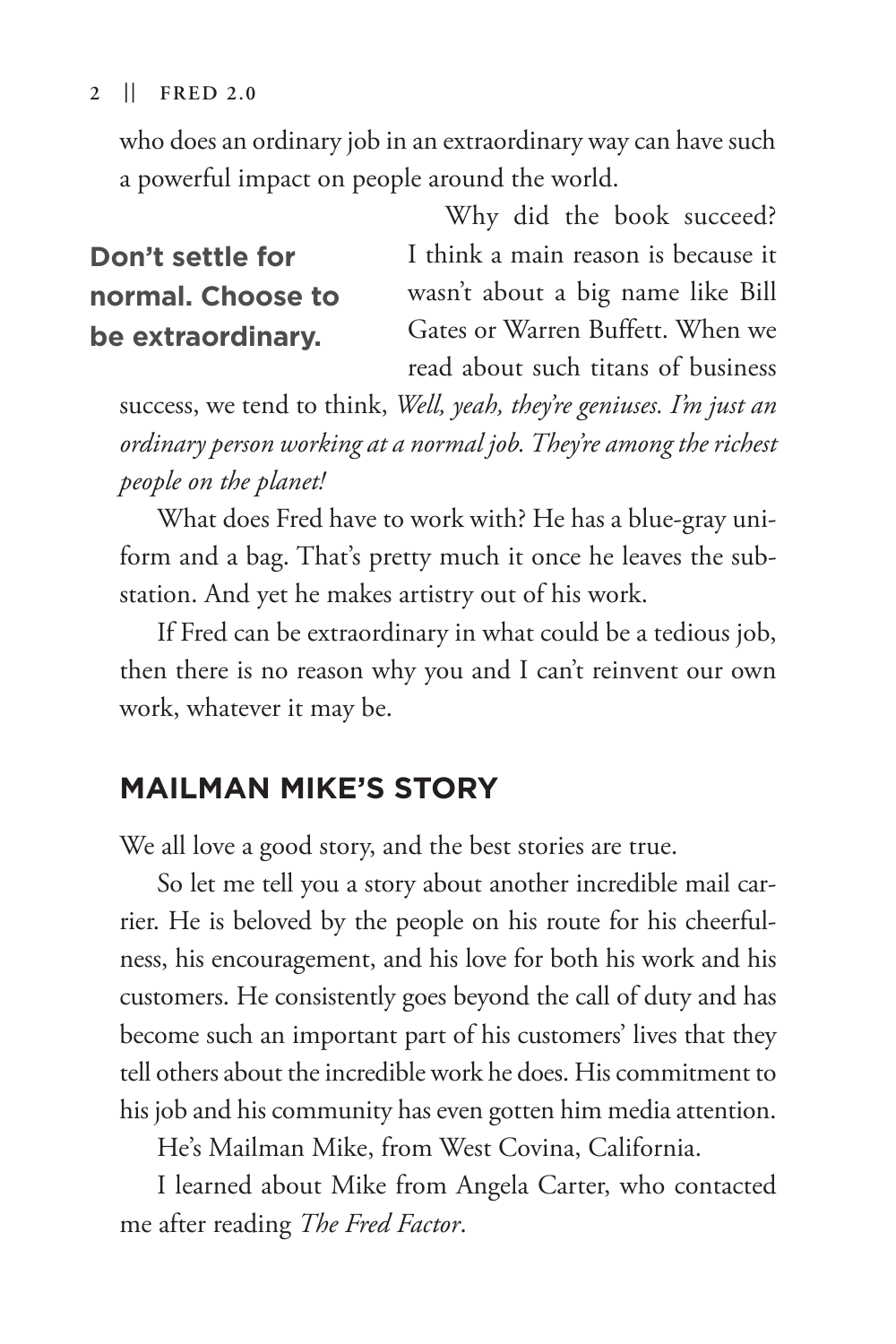"After reading your book," she wrote, "I thought to myself, *He just has to hear about our mailman. . . .*"

Mike's name is Michael Flowers, but on his route he's better known by the name Brother Love. He's committed to his wife and three children—and also to the people he delivers mail to.

Angela related the story of when she first met Mailman Mike. She was going through a difficult period in her life and was dealing with deep sadness. As she was going into her house, Mike yelled out from across the street, "Hi, beautiful!" His simple encouragement was music to her ears.

From that point on, she began talking to Mike each day when he delivered her mail. She also discovered how much Mike meant to the other people on the route. Angela sent me pictures and notes to illustrate her point.

Mike, Angela says, knows everyone on his route by name, along with some of the circumstances they are facing. She has no idea how he can remember so much about those he serves.

For instance, each year Mike deep-fries turkeys for people on his route and gives them as Thanksgiving and Christmas gifts. (If he misses someone on Thanksgiving, he makes sure they get a turkey at Christmas.) When he was featured in the local newspaper, some of his customers had the article framed and presented it to him.

On Mother's Day, Mike brought Angela flowers.

"I call Mrs. Carter *Mom*," Mike said. "There are several people in my life I give that name to. It's a title I do not take lightly. I feel the people who inspire me deserve a better salutation from me than just *Mrs.* What's even better is that they allow me to call them *Mom*. How sweet is that?"

But then came trouble. The postal service reorganized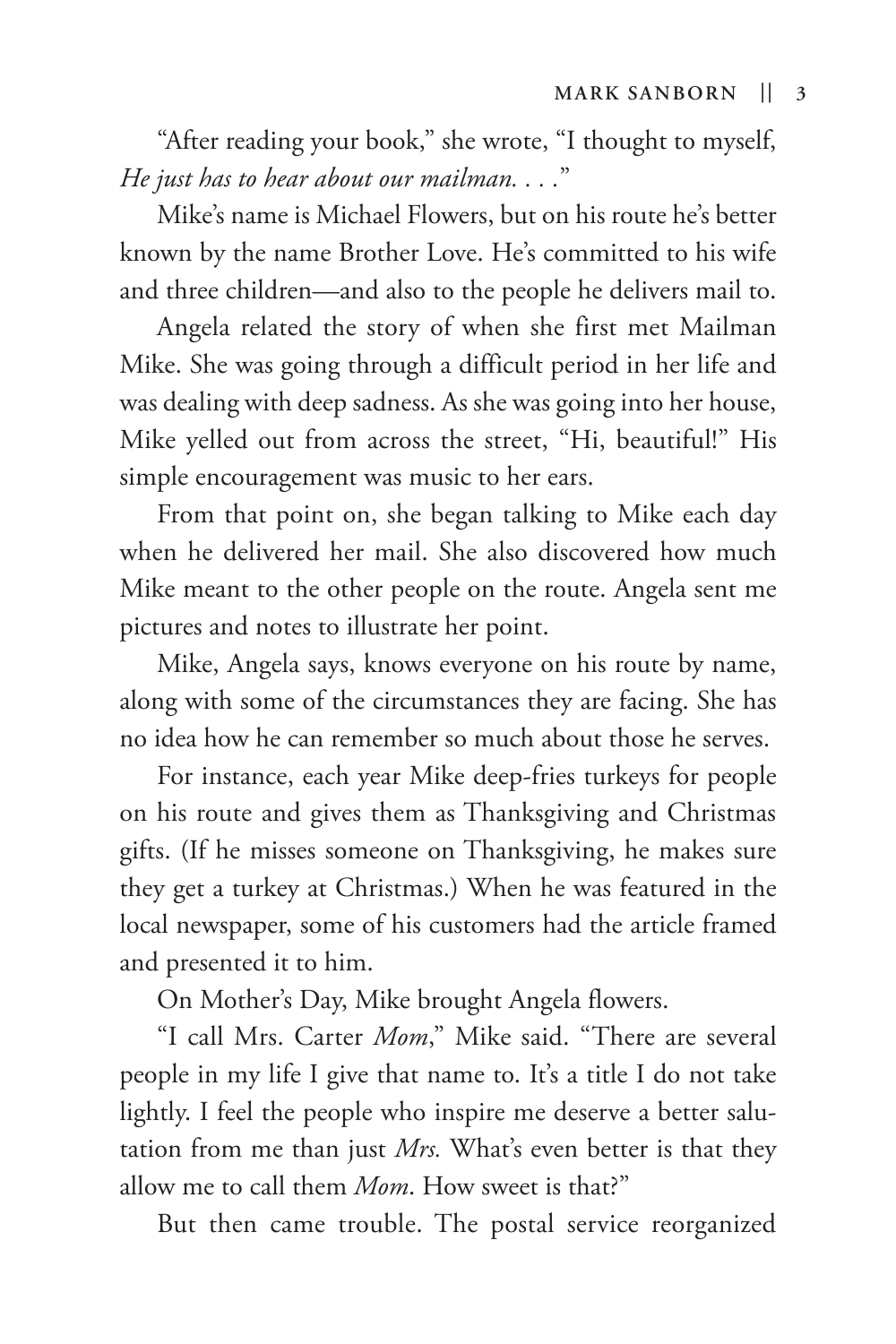routes, and Mike was assigned a new area. His customers were distraught. They asked if they could get him back, but they were told flatly that it wasn't possible.

The Bible says, "With God all things are possible." With customers who are raving fans, many things are possible too.

Thanks to guidance from the newspaper editor who wrote the article about Mike, this neighborhood mounted a campaign, starting with their congresswoman. Then Angela went door-to-door with a petition. She was amazed at the response.

"I couldn't believe how Mike was so humble, yet his life had touched so many."

The group's persistence paid off. One hundred days after Mike was taken off the route, he was reassigned to his old territory.

With her letter, Angela included a picture of her street, taken the day Mike returned. Neighbors had tied yellow ribbons to every tree and bush to welcome him back.

The newspaper article includes this quote by Michael Flowers, aka Brother Love: "If God didn't give me anything else, he gave me love."

#### **Freds and Mikes Are Everywhere**

In the years since *The Fred Factor* came out, I've received hundreds of similar stories about Freds—individuals who turn the ordinary into the extraordinary. These people are diverse in their jobs, backgrounds, and life experiences. In addition to stories about postal carriers, I've heard numerous accounts of customer service professionals who went above and beyond the call of duty. But Freds also showed up in unexpected places. Some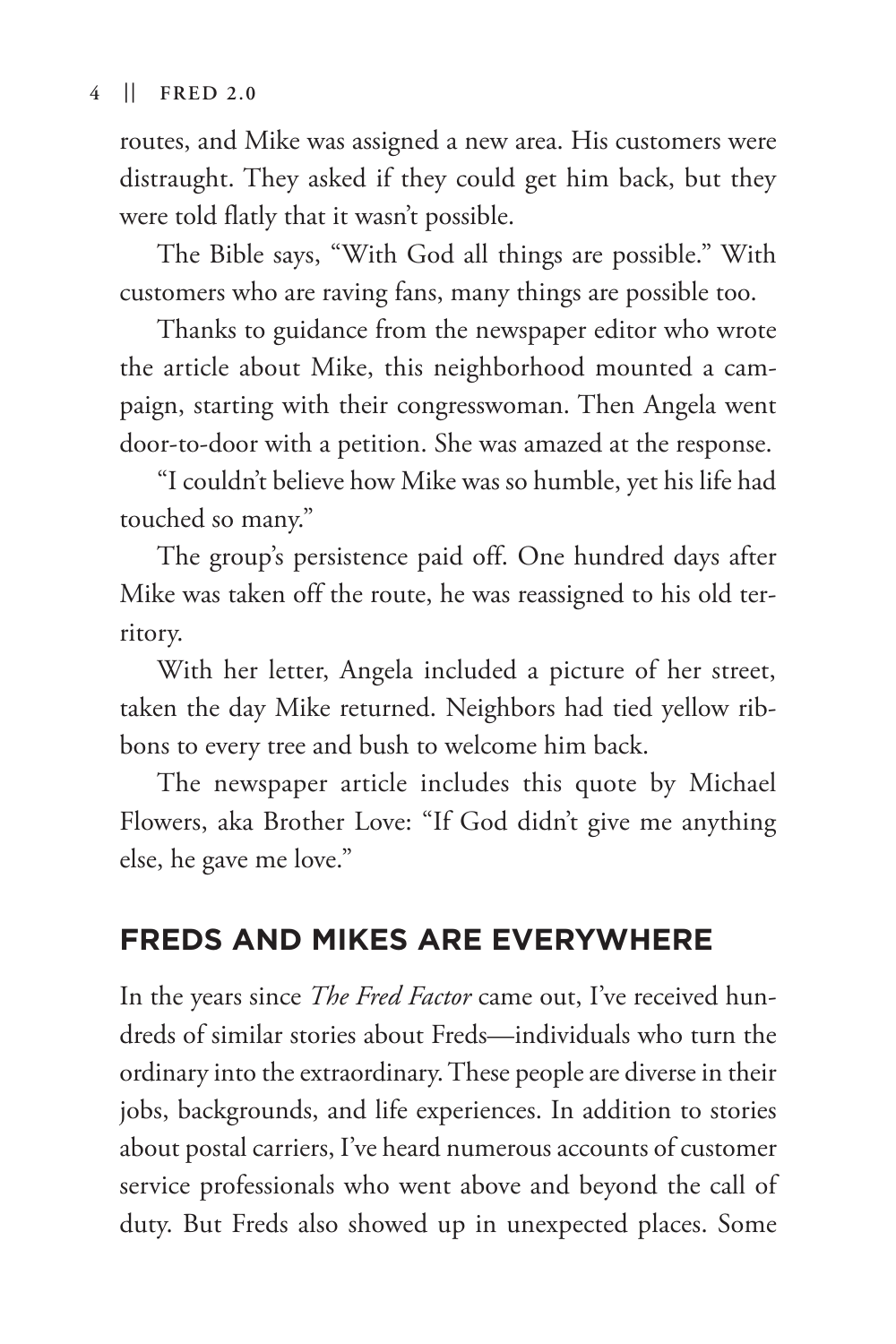educators adopted the principles in their schools, businesses implemented company-wide Fred initiatives, and a prison instituted a program for inmates using *The Fred Factor*. A city was even declared Fredville, USA. (You'll read many of these stories and examples in the pages ahead.)

What makes these stories fascinating is that they stand in stark contrast to indifferent employees, unhelpful coworkers, and rude experiences—what we often think of as "normal." When we run into a Fred, we are pleasantly surprised, if not outright delighted.

Frankly, if the anecdotes and stories were normal and unremarkable, I wouldn't be writing about them because you wouldn't be interested in reading them.

The common trait that all these individuals share? None of them settled for normal, average, or ordinary. They all chose to be better than normal; they chose to be extraordinary.

#### **Why Be Normal?**

We don't talk much about normal unless we want to get back to it after a period of upheaval. That's because normal is what we get used to. Normal is easy, familiar. But is that the best we can aim for each day—to be normal?

Peggy Noonan, one of my favorite writers, recently commented that people who run for president often try to come across as normal. In her column, she points out that wanting to be the leader of the free world really isn't normal, and it isn't something most people aspire to or are capable of. But she doesn't see it as a bad thing that they're different from the average person. "Anyway," she says, "normal is overrated."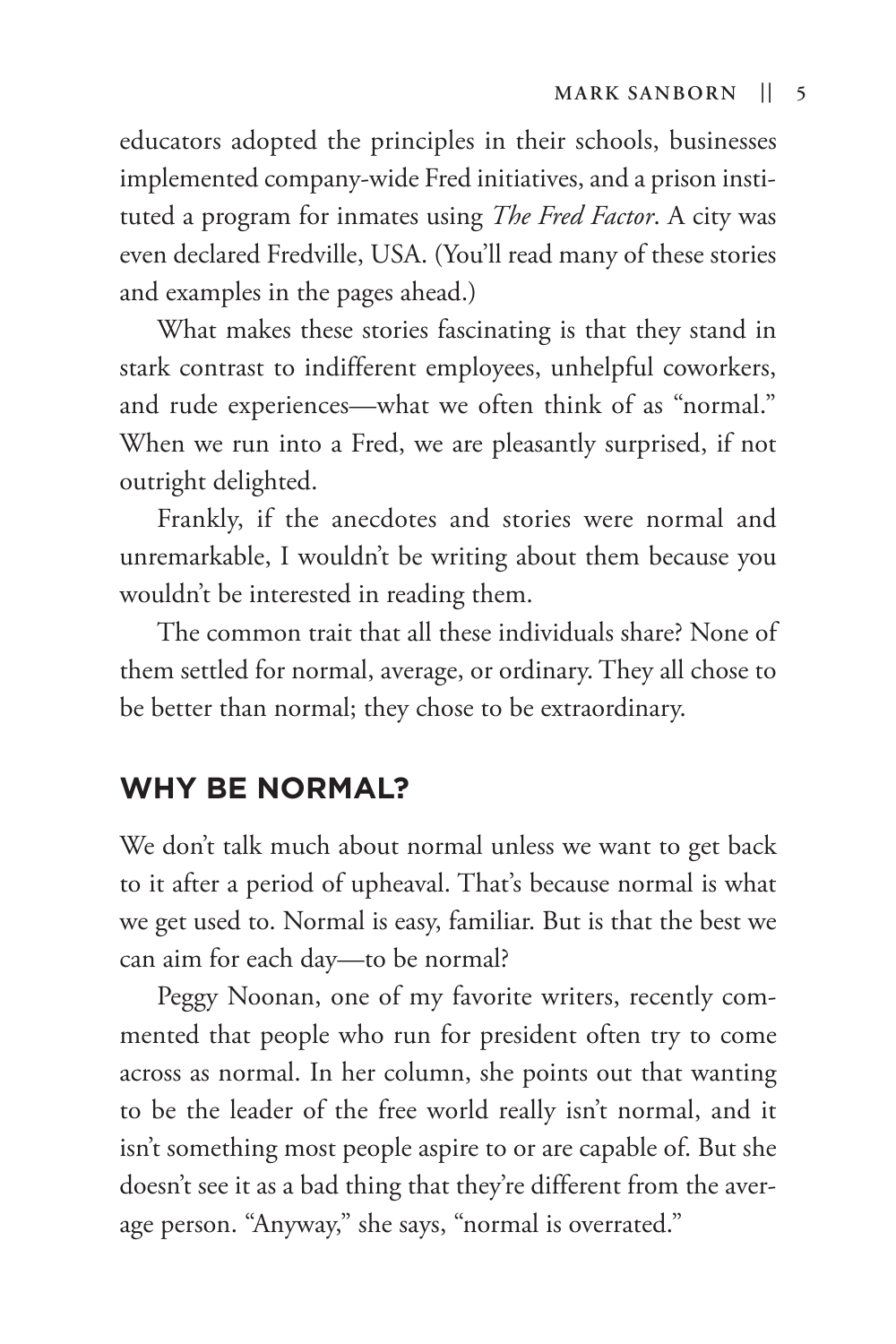#### **6 || Fred 2.0**

I love to ski, and being from Colorado, I get many opportunities to do so. When I meet people on ski lifts, they tell me they love the mountain experience and are sad when they have to head home to normal. I hear a similar sentiment when

**If you want more out of life, go for more. Raise your expectations. Settle up, rather than down.**

I'm vacationing at the beach. Even after people are congratulated on receiving an award, they sometimes talk about how they'll feel when things are back to normal.

Is it possible that we aim too low? Maybe the thrill of the ski run, the relaxation of the beach,

or the exhilaration of an award should be our benchmark for normal rather than the monotony of everyday life.

No one can live on the mountaintop all the time. And it is often said that valleys help us appreciate the high points in life. But while that may be true, too many people seem to accept the valley as a permanent residence.

I like to *aspire higher*. If you want more out of life, go for more. Raise your expectations. Settle up, rather than down.

In other words, *recalibrate to great*.

#### **Pursue Extraordinary**

"Nobody can prevent you from choosing to be extraordinary."

In 2004, management guru Tom Peters chose this quote from *The Fred Factor* as one of his favorites of the year. The statement is simple but true. Whether you are encouraged, taught, rewarded, or recognized for being extraordinary, at the end of the day it is a choice *you* have to make. No one else can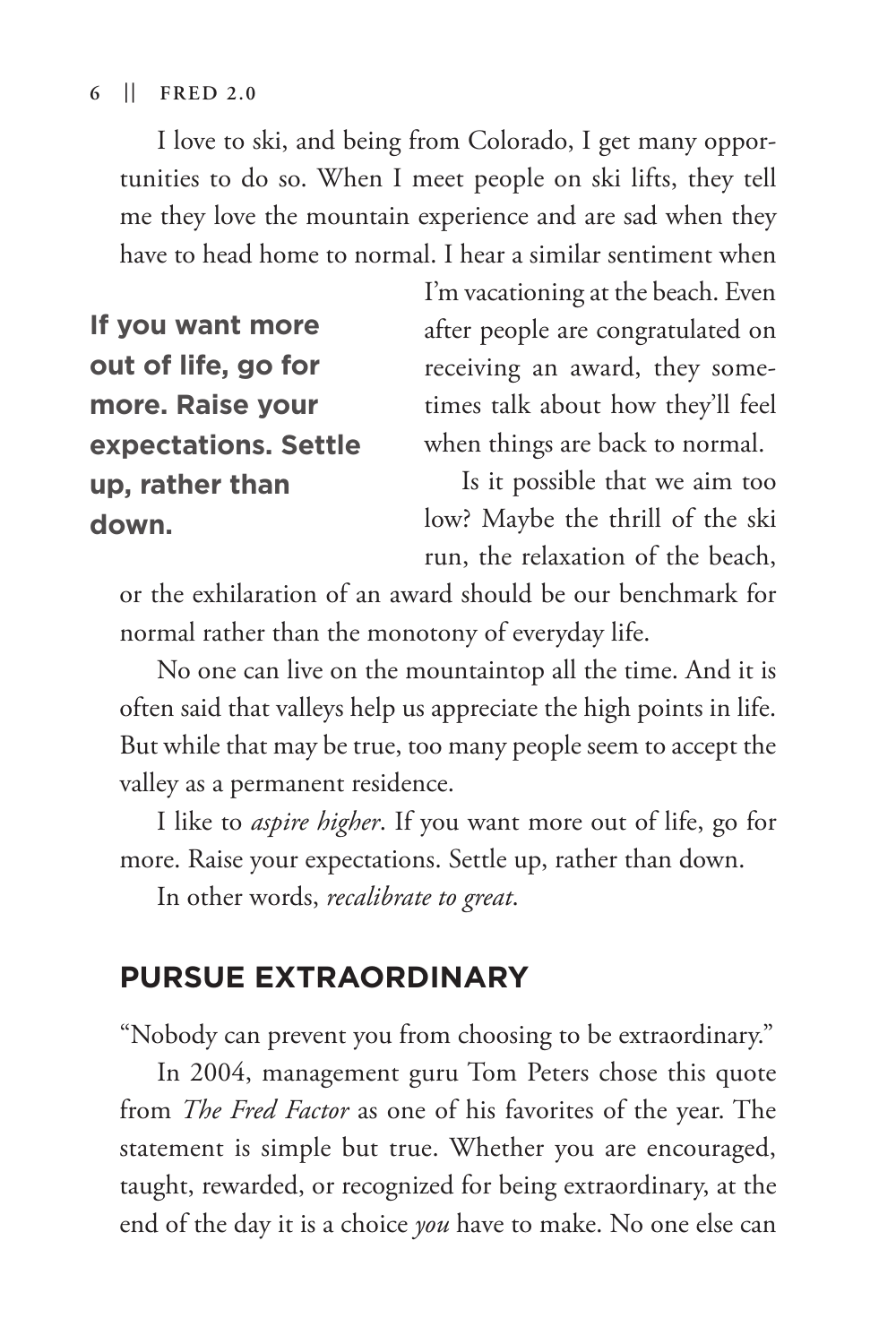make it for you—not your employer, not your spouse, not your friend. It's something you have to pursue yourself.

#### *The Benefits of Extraordinary*

So what's the point of exerting extra thought and effort into being extraordinary?

You will receive many benefits from being extraordinary. But after studying extraordinary individuals and organizations for more than twenty-five years, I've identified four of the most powerful benefits.

- **1. Extraordinary brings us delight.** Just as a spectacular sunrise has the ability to jump-start our senses and remind us of the wonders of life, an extraordinary act or experience, whether we provide it or experience it, increases our joy. That is why stories of the extraordinary go viral. They are not just unusual they are inspirational. We want to share the delight with others.
- **2. Extraordinary sets us apart.** Goethe said there are so many echoes and so few voices. Many resources, it seems, are undifferentiated commodities that we could get from anyone, anywhere, anytime. Employees who offer nothing different from other employees are interchangeable—and they likely won't go far in their careers.

If everything we provide, as individuals or organizations, is exactly the same as what others provide,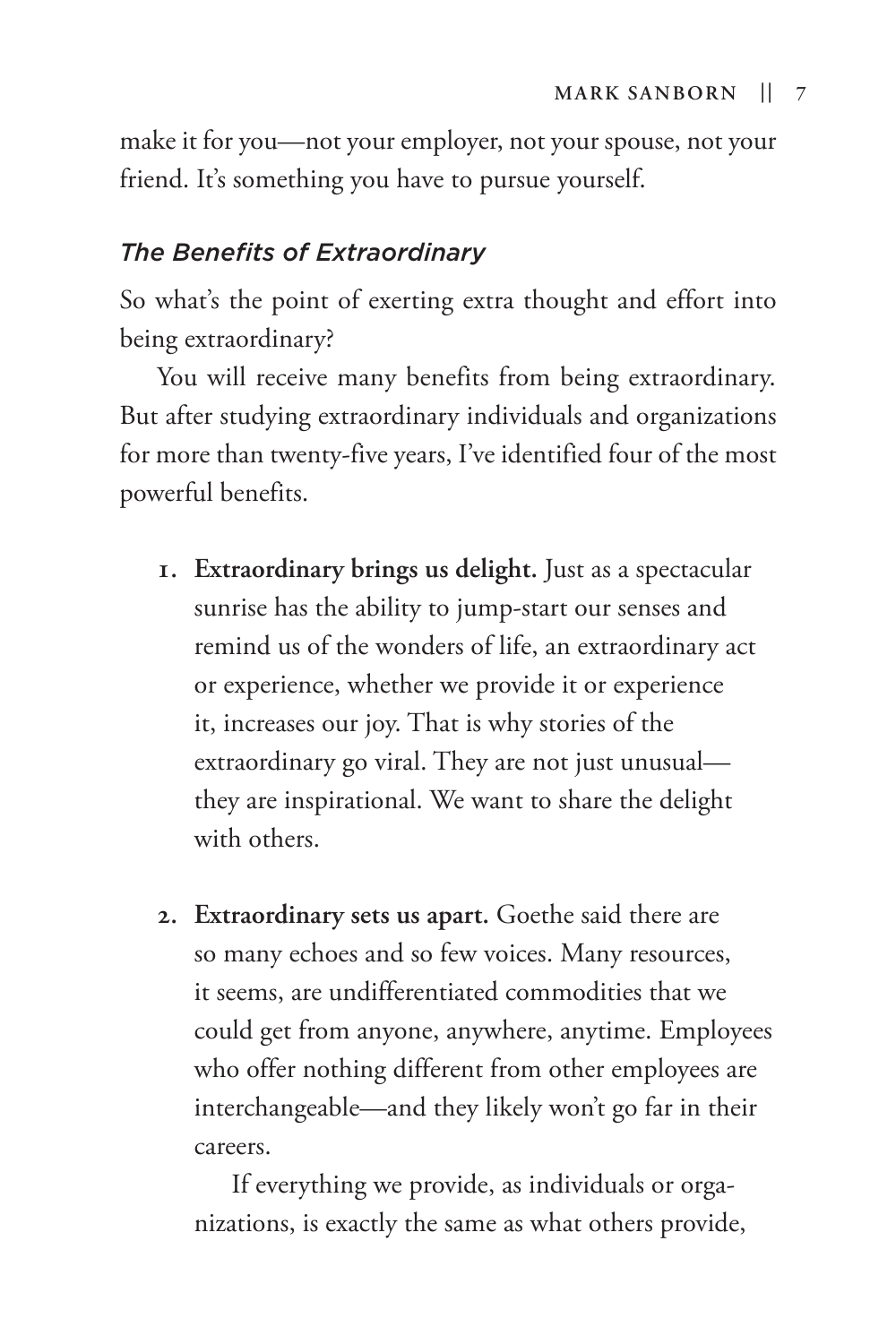#### **8 || Fred 2.0**

there is no reason for customers to choose us, our products, or our services above others. That means the competition always will be based on price—lowest price, to be exact. If we want to be in demand as an employee or employer, or as a product or service provider, we need to make sure we offer customers the ultimate differentiator: an extraordinary experience.

- **3. Extraordinary defends our position.** The price for sloppiness and mediocrity is higher today than it ever has been. If consumers can get better service or value elsewhere, they'll abandon the inferior for the superior without giving a second thought to loyalty. It is difficult and expensive to get customers, land a job, and form new relationships. If we aren't committed to continually delighting the important people in our businesses (and in our lives), we run the risk that they'll go elsewhere. Our best defense is when someone says, "There is nobody like him or her. I won't accept a substitute."
- **4. Extraordinary determines our happiness and success.** A life well lived is the sum of extraordinary effort, extraordinary relationships, and extraordinary results. There's nothing wrong with ordinary if that's all we aspire to. The problem, as I see it, is that many people would like to be extraordinary but fear disappointment, so they settle. Normal becomes enough—not because it is desirable, but because it is a safer alternative to the pursuit of the extraordinary.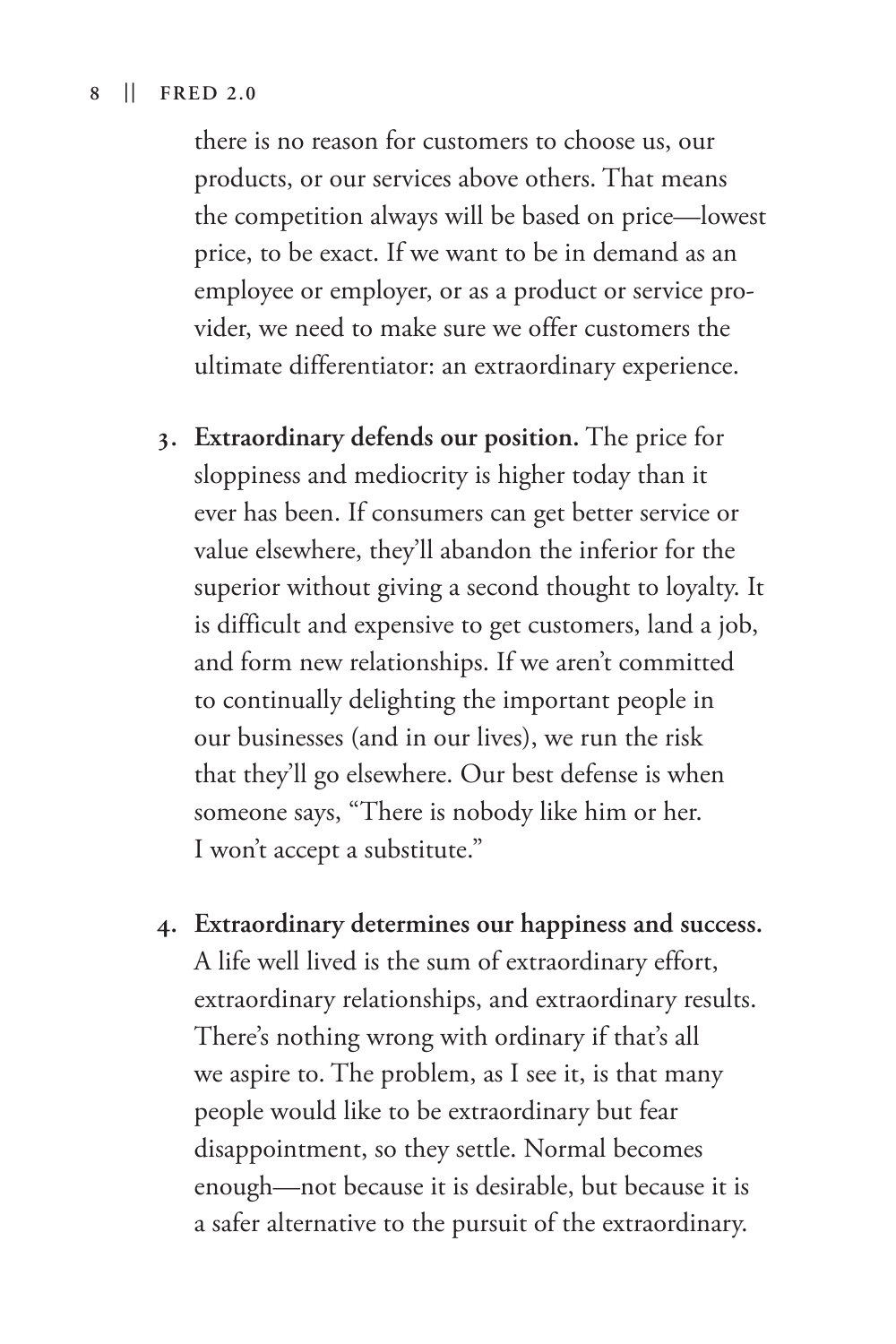Pastor and author Bill Hybels says, "Personally, I've never understood inactivity. Why a person would sit when he could soar, spectate when he could play, or atrophy when he could develop is beyond me."

The good news is that the difference between ordinary and extraordinary isn't as big as you might think.

#### *Alecia Is Extraordinary*

My family enjoys eating at a Mexican restaurant in our neighborhood. One night my wife, Darla, wasn't feeling well and asked the boys and me to bring back an order for her when we finished dining.

The three of us loaded up and drove to the restaurant. When our waitress, Alecia, came to take our order, I said, "My wife is under the weather, so I'm going to order her food now. If you'll just try to time it so it's ready to go when we're finished, I'd be grateful."

Alecia was attentive and cheerful as she served us that evening. At the end of our meal, she brought out a bag with two Styrofoam containers of food for Darla. On one she'd written in red ink, "Hope you're feeling better. {Smiley face.} Alecia."

When we got home, Darla asked, "Who's Alecia?"

After I explained, she was touched by Alecia's thoughtfulness.

The next time we ate at that restaurant, we asked if we could be seated in Alecia's section. Again, she did an extraordinary job.

A few weeks later when we returned, we asked if Alecia was working.

"She is, but her section is full," the hostess informed us. "That's fine," we said. "We'll wait."